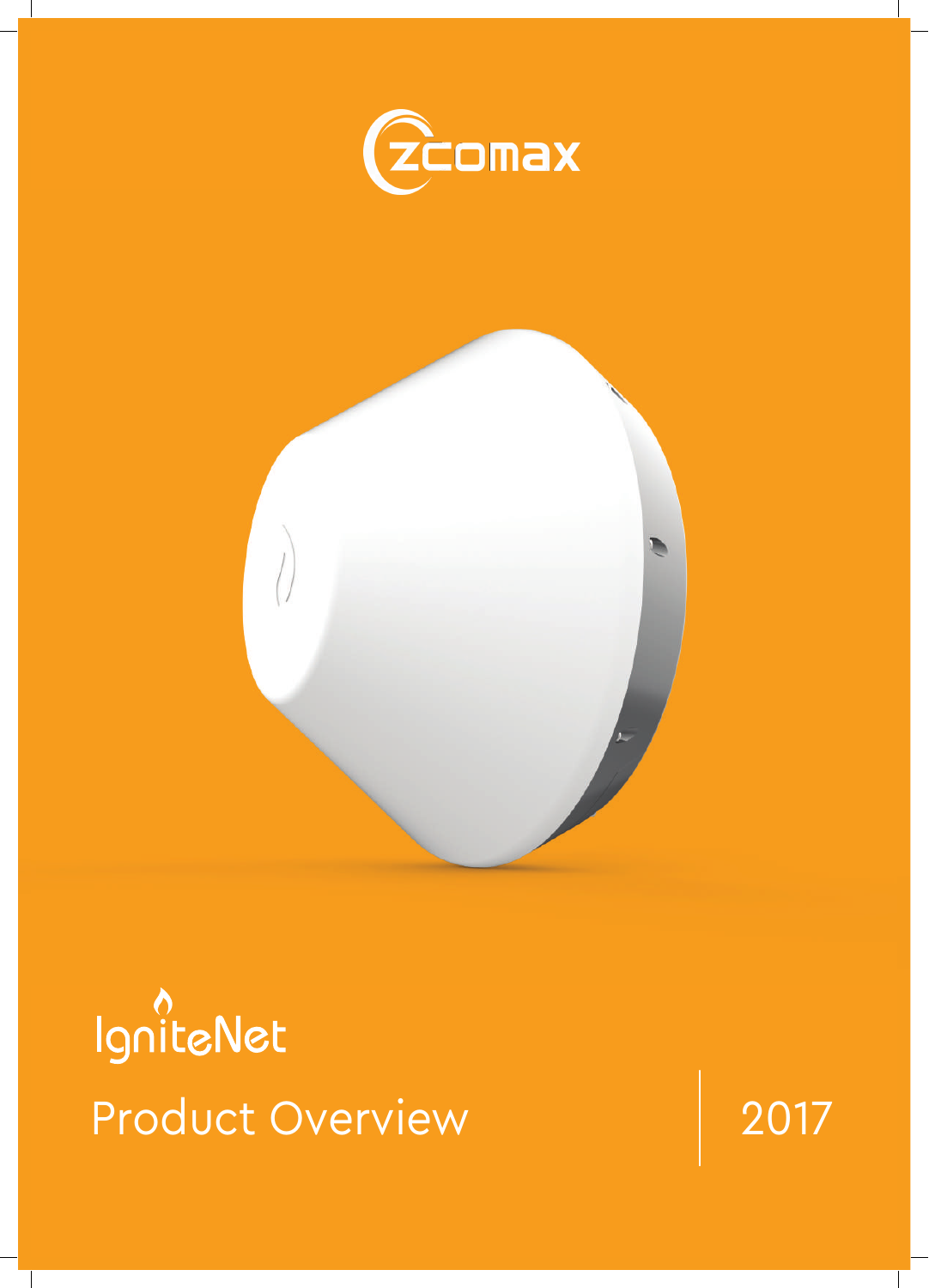

IgniteNet's MetroLing 60 is the world's first cost-effective 60GHz PTP/PTMP radio enabling high performance, interference-free connections worldwide.





**High capacity (up to 2.5 Gbps)**

**Ideal for dense urban environments**

**Rapid and cost effective fber network expansion**

**Support for PTP and PTMP scenarios**

The MetroLinq 60 has an added advantage of being license-free in most markets globally, allowing ultra-fast deployment and without the hassle of other frequency bands requiring a license. 60 GHz has 7 GHz of noise free spectrum to use and it is an ideal solution for both urban and suburban connectivity. Narrow beam antennas and excess signal radiation absorption by oxygen allows frequency re-use in dense urban environments. Extremely high capacity allows deploying hybrid fiber wireless

networks quickly and cost-effectively extending existing fiber networks with multi-gigabit capable MetroLinq products operating in both PtP (point-to-point) and PtMP (Point to Multi-point) scenarios. It comes in two different capacity versions capable of 1 Gbps and 2.5 Gbps throughput. There are multiple model options to choose from than can connect up to 1.5 km (1 mi) distances.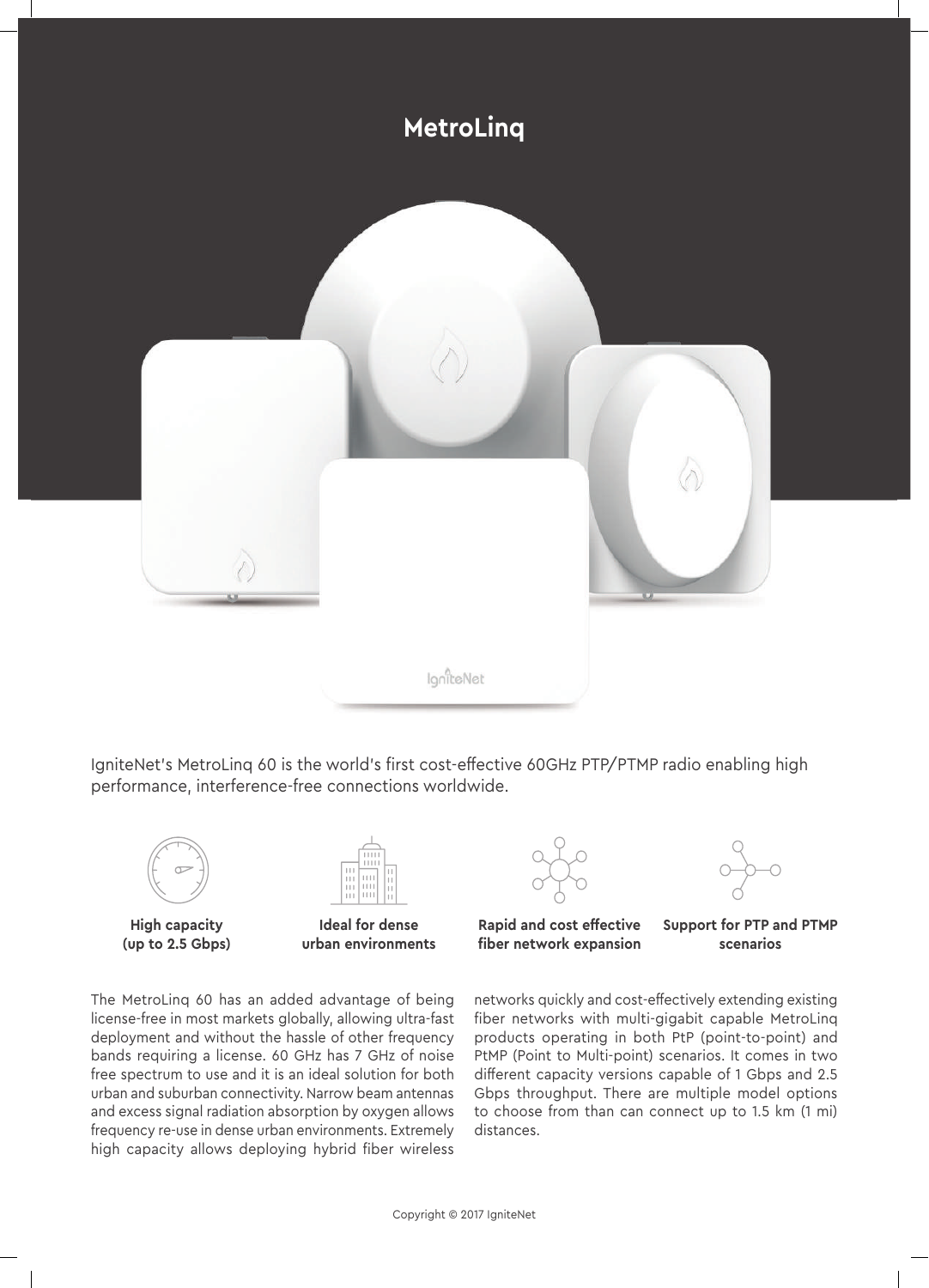### **MetroLinq 60**

 $\overline{\phantom{a}}$ 

 $\sim$  1

|                            | ML 60-19                          | ML 60-35                            |  |  |  |
|----------------------------|-----------------------------------|-------------------------------------|--|--|--|
| Max throughput             | 1 Gbps                            |                                     |  |  |  |
| 60 GHz radio output power  | 14 dBm                            |                                     |  |  |  |
| 60 GHz antenna gain        | 36 dBi                            | 42 dBi                              |  |  |  |
| <b>Distance</b>            | Up to 1 km<br>$(0.62 \text{ mi})$ | up to 1500 m<br>$(0.93 \text{ mi})$ |  |  |  |
| Supported scenarios        | PTP/PTMP<br>(client)              | PTP/PTMP<br>(client)                |  |  |  |
| Self-aiming antenna        | <b>No</b>                         | <b>No</b>                           |  |  |  |
| Frequency range            | 57-64 GHz                         |                                     |  |  |  |
| 5 GHz backup               | Yes                               |                                     |  |  |  |
| 2.4 and 5 GHz access radio | No                                |                                     |  |  |  |
| Cloud based controller     | Yes                               |                                     |  |  |  |
| Dual FW image              | Yes                               |                                     |  |  |  |
| Power consumption          | 15 W                              |                                     |  |  |  |

### **MetroLinq 2.5G 60 and MetroLinq 60 LW**

|                            | ML 2.5G 60-19                          | ML 2.5G 60-35                                    | <b>ML 2.5G</b><br><b>BaseStation</b> | <b>ML LW</b>          |  |  |
|----------------------------|----------------------------------------|--------------------------------------------------|--------------------------------------|-----------------------|--|--|
| Max throughput             |                                        | 1 Gbps                                           |                                      |                       |  |  |
| 60 GHz radio output power  |                                        |                                                  |                                      |                       |  |  |
| 60 GHz antenna gain        | 36 dBi                                 | 42 dBi<br>18 dBi beamforming                     |                                      | 18 dBi (beamforming)  |  |  |
| <b>Distance</b>            | Up to 1 km (0.62 mi)                   | up to 1500 m (0.93 mi)<br>up to 1000 m (0.56 mi) |                                      | Up to 250 m (0.16 mi) |  |  |
| <b>Supported scenarios</b> | PTP/PTMP (client)<br>PTP/PTMP (client) |                                                  | PTMP                                 | PTP/PTMP              |  |  |
| Self-aiming antenna        |                                        | Yes                                              |                                      |                       |  |  |
| <b>Frequency range</b>     | 57-64 GHz                              |                                                  |                                      |                       |  |  |
| 5 GHz backup               |                                        | <b>No</b>                                        |                                      |                       |  |  |
| 2.4 and 5 GHz access radio |                                        | 2.4 GHz only                                     |                                      |                       |  |  |
| Cloud based controller     | Yes                                    |                                                  |                                      |                       |  |  |
| Dual FW image              | Yes                                    |                                                  |                                      |                       |  |  |
| Power consumption          | 15 W                                   |                                                  |                                      |                       |  |  |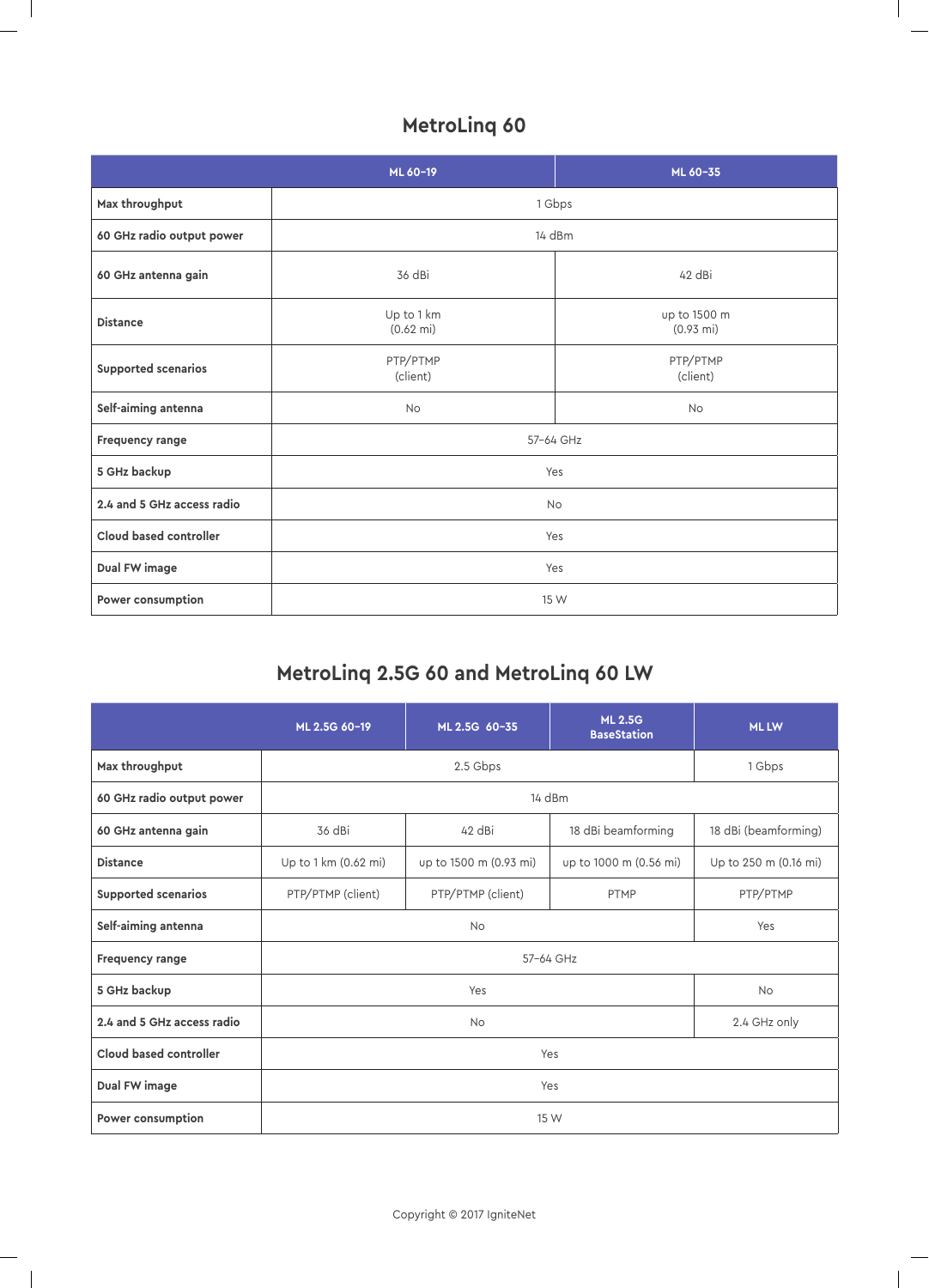

The MetroLinq 2.5G has an additional SFP port and 2.5G Ethernet port.



The MetroLinq 60 also includes a second 5GHz radio which can be configured as an automatic backup/ failover for robust operation in any climate or rain zone.



60 GHz PTP products have narrow beam antennas and alignment scope significantly reduces alignment time and simplifies aiming. It can be mounted on any MetroLinq product and can be re-used on multiple links.



LinqAssist application is available for Android and iOS devices. It requires an external USB dongle to connect MetroLinq device to your phone via Bluetooth. It shows local and remote radio signal levels which is very handy when performing the alignment of your link.

### **Typical applications**



Copyright © 2017 IgniteNet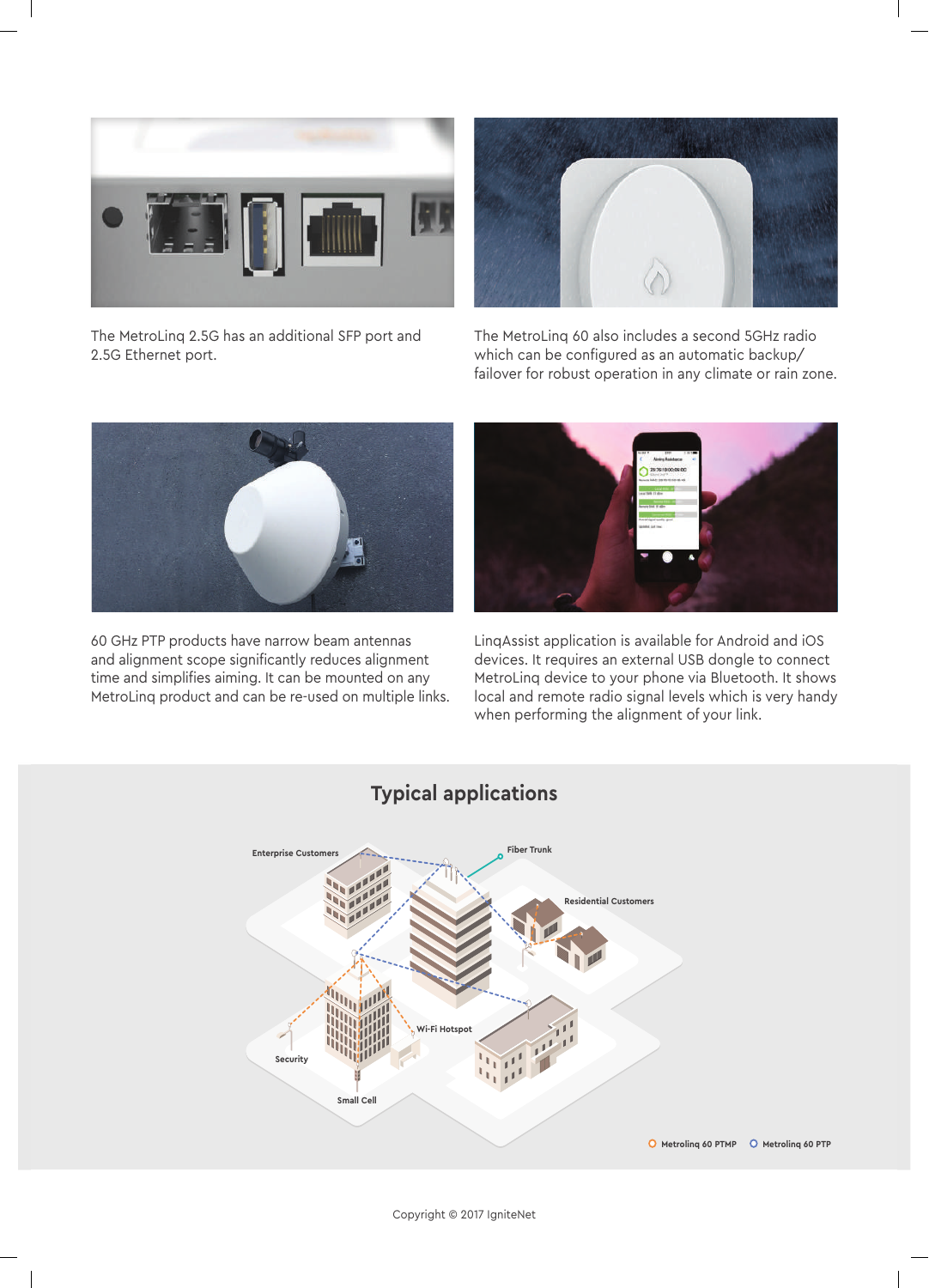# **IgniteNet Cloud controller**



The cloud controller from IgniteNet is a powerful and cost effective platform to monitor and manage multiple networks with 1000's of devices for only £80 per year. All of the IgniteNet products including MetroLinq, Wi-Fi, switches and some of the accessories can be managed via cloud which increases deployment speed, simplifes administration and gives a global visibility of multi-site networks from a single location. A free version of IgniteNet cloud is available for testing with up to 2 devices.



#### **Simple provisioning**

It is very quick and easy to add new devices to your cloud controller. Connect your new access point to the internet, add its serial number to your cloud account and you are good to go.



### **Extensive monitoring**

Multi-level dashboards allow monitoring the status of your network (-s) at different levels. It can be monitored seeing multiple-sites of your network or you can drill down to a device level and see live statistical information or even client data with historical information.



The IgniteNet Core Cloud plan is available at a flat price of only £80/year for unlimited licenses. This is the lowest cost option on the market! Two trial device licenses per cloud are always free.



#### **Flexible confguration**

IgniteNet cloud controller allows confguring the devices on different levels by adjusting setting per device group an individually as well if some fine-tuning is needed.



#### **Quick troubleshooting**

Receive alerts when something is going wrong on your network. Remote access to any location saves time and maintenance costs making our cloud controller a great tool for network administrators.



#### **Very affordable No maintenance**

We handle all server maintenance, failover, and backups for you. You never have to touch any hardware nor install any software packages.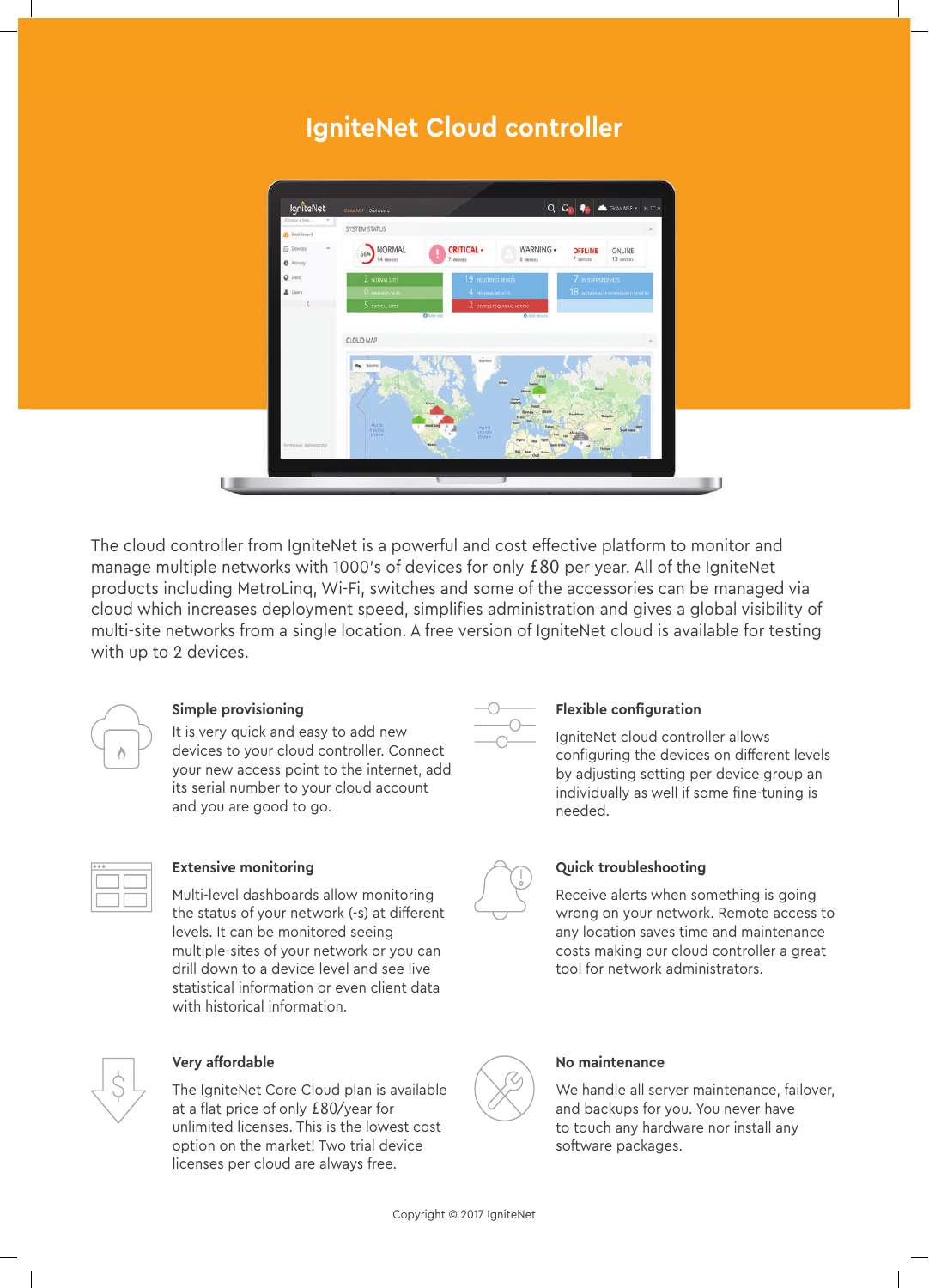

# **100% cloud managed Wi-Fi**

IgniteNet Wi-Fi product line has a wide range portfolio for both outdoor and indoor access applications from a small residential installation to a large enterprise level hotspot deployment requiring multi-gigabit capacity and flexible management platform.

### **Outdoor AP's**

|                | <b>SkyFire</b><br><b>AC866</b>                | <b>SkyFire</b><br>AC866-1         | <b>SkyFire</b><br><b>AC1200</b>                     | <b>SkyFire</b><br>AC1200-1                                                                 | <b>SkyFire</b><br>AC1200-2                                                        | <b>Spark Wave2</b><br><b>AC1200</b>                        |
|----------------|-----------------------------------------------|-----------------------------------|-----------------------------------------------------|--------------------------------------------------------------------------------------------|-----------------------------------------------------------------------------------|------------------------------------------------------------|
| 2 GHz<br>radio | 802.11 b/g/n 30 dBm, 2×2 MiMo 300 Mbps<br>N/A |                                   |                                                     |                                                                                            |                                                                                   | 802.11 b/g/n 24<br>dBm,<br>2×2 MiMo 300<br>Mbps            |
| 5 GHz<br>radio | 802.11 a/n/ac, 28 dBm, 2×2 MiMo 866 Mbps      |                                   |                                                     |                                                                                            |                                                                                   | 802.11 a/n/ac/ac,<br>wave2 22 dBm,<br>2×2 MiMo 866<br>Mbps |
| Antenna        | 5 GHz - 18 dBi<br>directional                 | $5$ GHz – 2 x RPSMA<br>connectors | connectors<br>5 GHz - 18 dBi<br>directional antenna | 2.4 GHz - 2 x RPSMA 2.4 GHz - 2 x RPSMA<br>connectors<br>$5$ GHz - 2 x RPSMA<br>connectors | $2.4$ GHz - 7 dBi<br>directional antenna<br>5 GHz - 18 dBi<br>directional antenna | $2.4$ GHz - 5 dBi<br>omni<br>5 GHz - 7 dBi omni            |
| <b>Ports</b>   | 1 × 1000 Base-T, 1 × 100 Base-T, 1 x USB 2.0  |                                   |                                                     |                                                                                            |                                                                                   | $2 \times 1000$ Base-T.<br>1 x USB 2.0                     |
| <b>PoE</b>     | 24V Passive PoE                               |                                   |                                                     |                                                                                            |                                                                                   | 802.3af                                                    |
| Mounting       |                                               | Wall, pole                        |                                                     |                                                                                            |                                                                                   |                                                            |

### **Indoor AP's**

|                | <b>SunSpot N300</b>                                              | SunSpot AC1200                                    | Gateway<br><b>AC1200</b>                                   | Spark N300             | Spark AC750   | Spark AC750<br>(AF)                    | <b>Spark Wave2</b><br><b>AC1200</b>                            |
|----------------|------------------------------------------------------------------|---------------------------------------------------|------------------------------------------------------------|------------------------|---------------|----------------------------------------|----------------------------------------------------------------|
| 2 GHz<br>radio | 802.11 b/g/n                                                     |                                                   | $802.11 b/g/n$ ,<br>23 dBm,<br>$2\times2$ MiMo<br>300 Mbps | 802.11 b/g/n           |               |                                        | $802.11 b/g/n$ ,<br>24 dBm,<br>$2\times2$ MiMo<br>300 Mbps     |
| 5 GHz<br>radio | N/A                                                              | 802.11 a/n/ac,<br>28 dBm,<br>2×2 MiMo 866<br>Mbps | 802.11 a/n/ac<br>23 dBm,<br>$2\times2$ MiMo 866<br>Mbps    | N/A                    | 802.11 a/n/ac |                                        | 802.11 a/n/ac/<br>ac, wave2 22<br>dBm,<br>2×2 MiMo 866<br>Mbps |
| Antenna        | 5/5 dBi omni                                                     |                                                   | 4/5 dBi omni                                               | 5/5 dBi omni           |               |                                        | 5/7 dBi omni                                                   |
| <b>Ports</b>   | $1 \times 1000$ Base-T,<br>$2 \times 100$ Base-T,<br>1 x USB 2.0 | 5 × 1000 Base-T,<br>1 x USB 2.0                   | 1 × 1000 Base-T, 2 × 100 Base-T, 1 x USB 2.0               |                        |               | $2 \times 1000$ Base-T,<br>1 x USB 2.0 |                                                                |
| PoE            |                                                                  | 802.3at                                           | No PoE, DC only<br>Passive PoE                             |                        | 802.3af       |                                        |                                                                |
| Mounting       | Wall, ceiling, desktop                                           |                                                   | Wall, desktop                                              | Wall, ceiling, desktop |               |                                        |                                                                |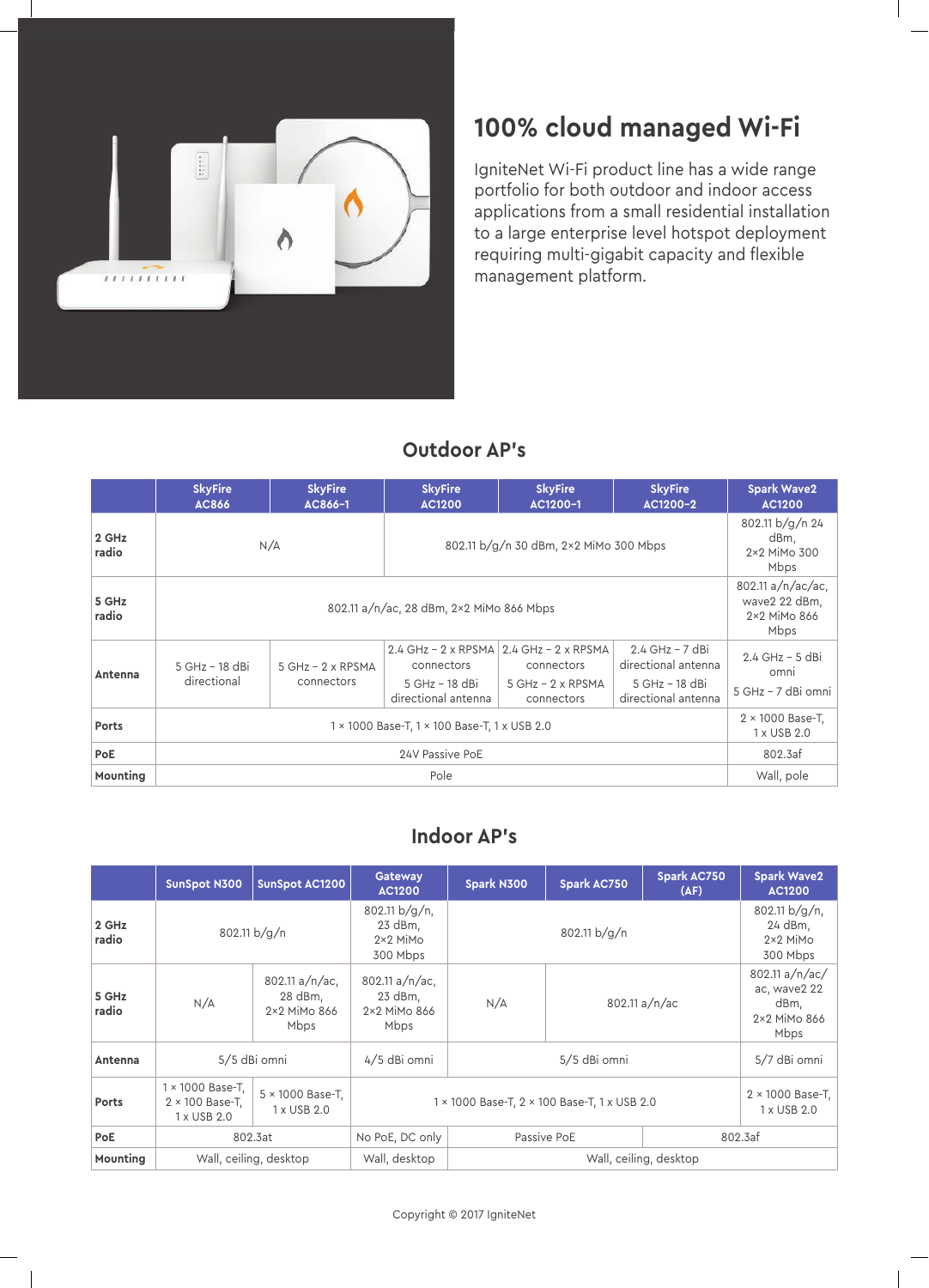

## **App marketplace for service providers**

IgniteNet provides the world's first appenabled platform for managed Wi-Fi. A variety of applications and services are available for different types of customers that not only extend the offering, but also bring additional revenue streams for the service providers. All applications can be enabled via IgniteNet Cloud controller which makes it very convenient for multi-site management and administration.

### **Cloud managed switches**

IgniteNet offers managed switches for access and aggregation. Current products come with PoE and SFP interfaces. The FusionSwitches are packed with features that bring high availability, comprehensive security, robust multicast control, and advance QoS to the network edge, while maintaining simple management.



|                     | <b>FusionSwitch PoE 8</b> | <b>FusionSwitch PoE 24</b> | <b>FusionSwitch Fiber</b> |  |
|---------------------|---------------------------|----------------------------|---------------------------|--|
| Gigabit RJ-45 ports | 8 × 10/100/1000 PoE       | 24 × 10/100/1000 PoE       | 10/100/1000 combo         |  |
| <b>SFP ports</b>    | 2 x Gigabit uplink        | $\overline{\phantom{a}}$   | $20 \times 100 / 1000$    |  |
| SFP+ ports          |                           | 4 × 10 Gigabit uplink      |                           |  |
| Switching capacity  | 20 Gbps                   | 128 Gbps                   |                           |  |
| Forwarding rate     | 14.9 Mpps                 | 95 Mpps                    |                           |  |